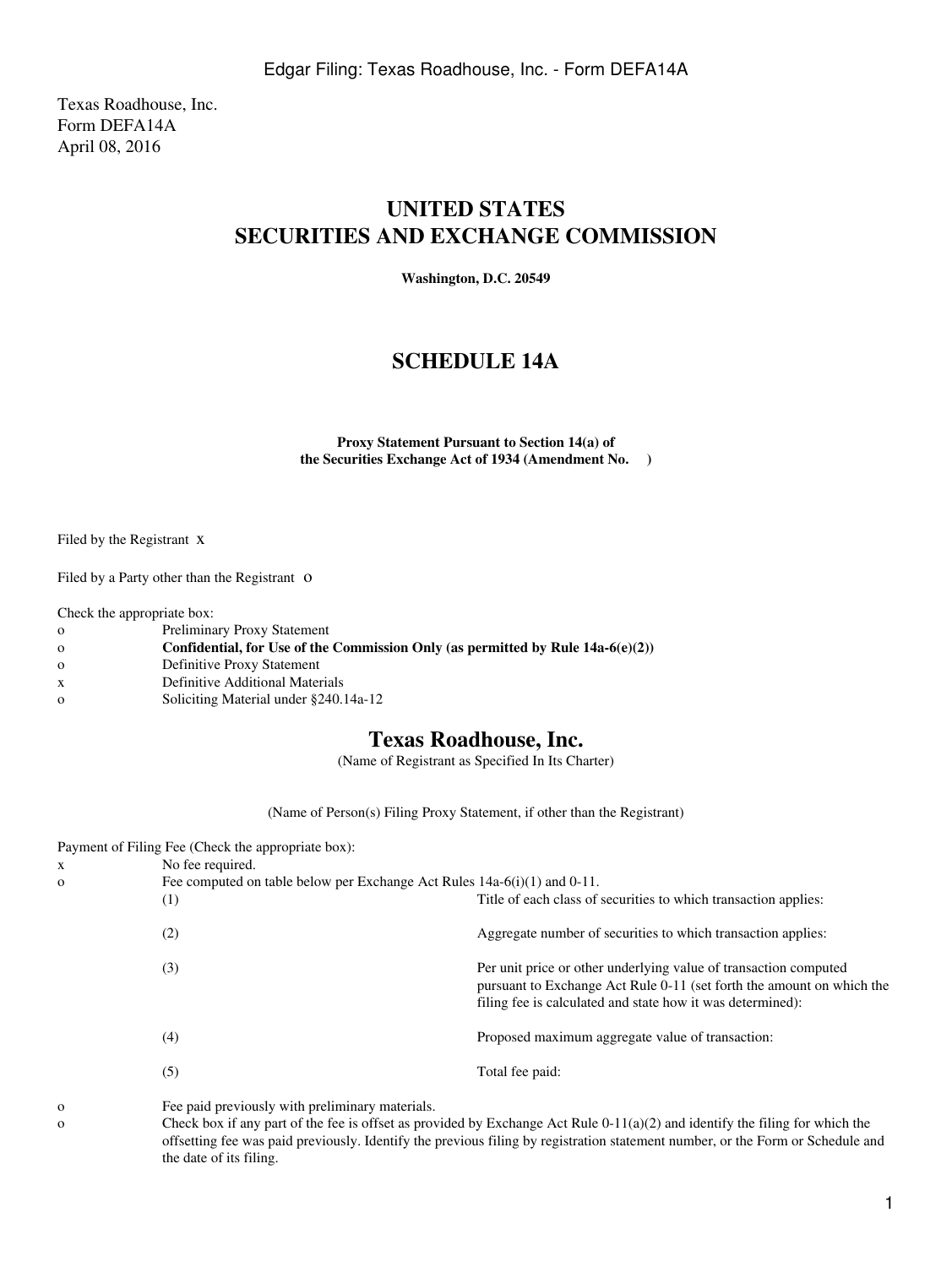Edgar Filing: Texas Roadhouse, Inc. - Form DEFA14A

- (1) Amount Previously Paid:
- (2) Form, Schedule or Registration Statement No.:
- (3) Filing Party:
- (4) Date Filed: